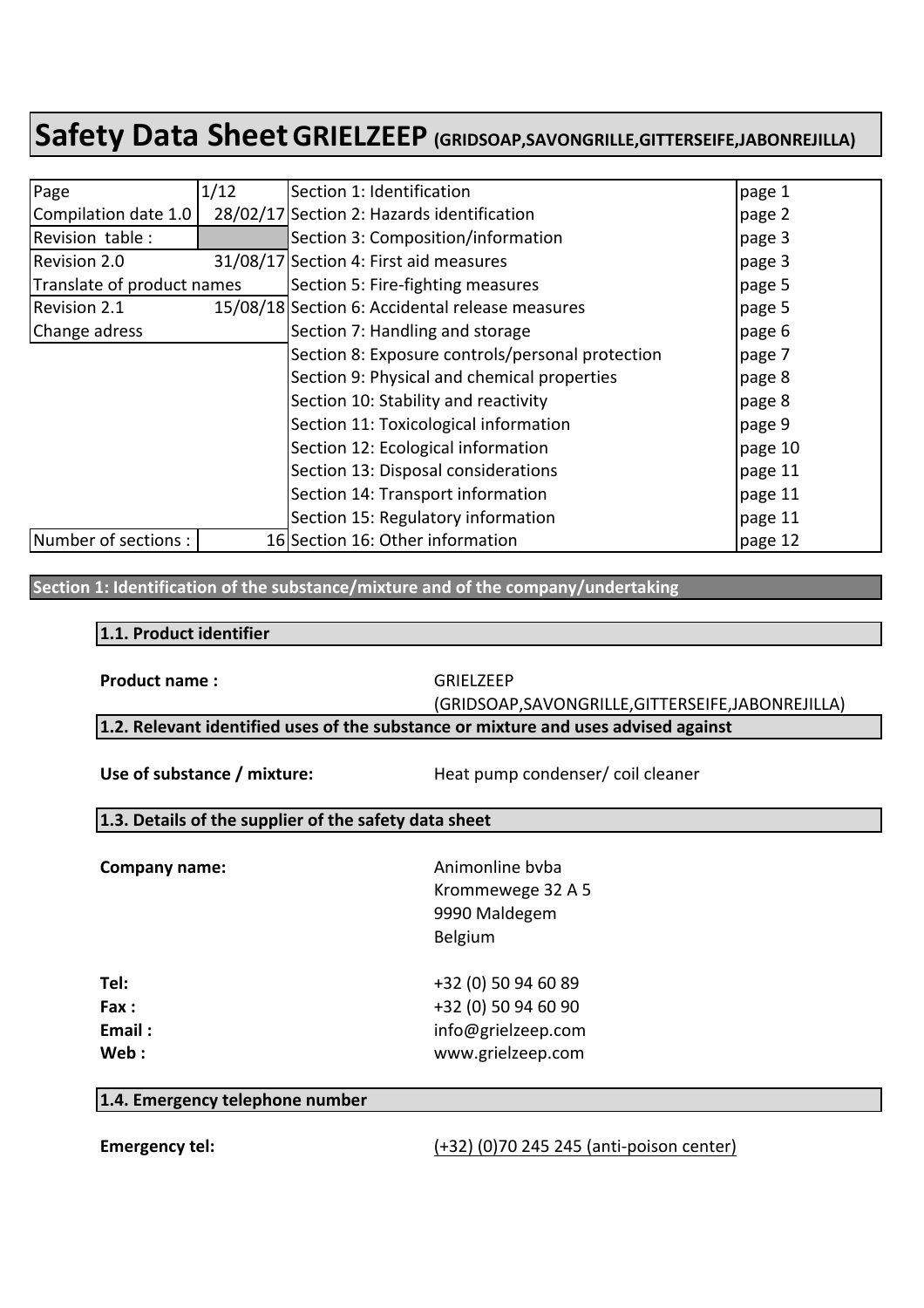| Page             | 2/12                   |
|------------------|------------------------|
| Compilation date |                        |
| Revision date    | $28/02/17$<br>15/08/18 |
| Revision nr.     | 2.1                    |

#### **Section 2: Hazards identification**

#### **2.1. Classification of the substance or mixture**

**Classification under CLP:** Skin Corr. 1A: H314

**Most important adverse effects:** Causes severe skin burns and eye damage

#### **2.2. Label elements**

**Signal words:** Danger Hazard pictograms: GHS05: Corrosion

Hazard statements: **H314:** Causes severe skin burns and eye damage.



| <b>Precautionary statements:</b> | P260: Do not breathe spray.                                                          |
|----------------------------------|--------------------------------------------------------------------------------------|
|                                  | P262: Do not get in eyes, on skin, or on clothing.                                   |
|                                  | P280: Wear protective gloves/protective clothing/<br>eye protection/face protection. |
|                                  | P301+330+331:                                                                        |
|                                  | IF SWALLOWED: rinse mouth. Do NOT induce vomiting.                                   |
|                                  | P303+361+353:                                                                        |
|                                  | IF ON SKIN (or hair): Take off immediately all                                       |
|                                  | contaminated clothing.                                                               |
|                                  | Rinse skin with water/shower.                                                        |
|                                  | P305+351+338:                                                                        |
|                                  | IF IN EYES: Rinse cautiously with water for several                                  |
|                                  | minutes. Remove contact lenses, if present and<br>easy to do. Continue rinsing.      |
|                                  |                                                                                      |

#### **2.3. Other hazards**

**PBT:** This product is not identified as a PBT/vPvB substance.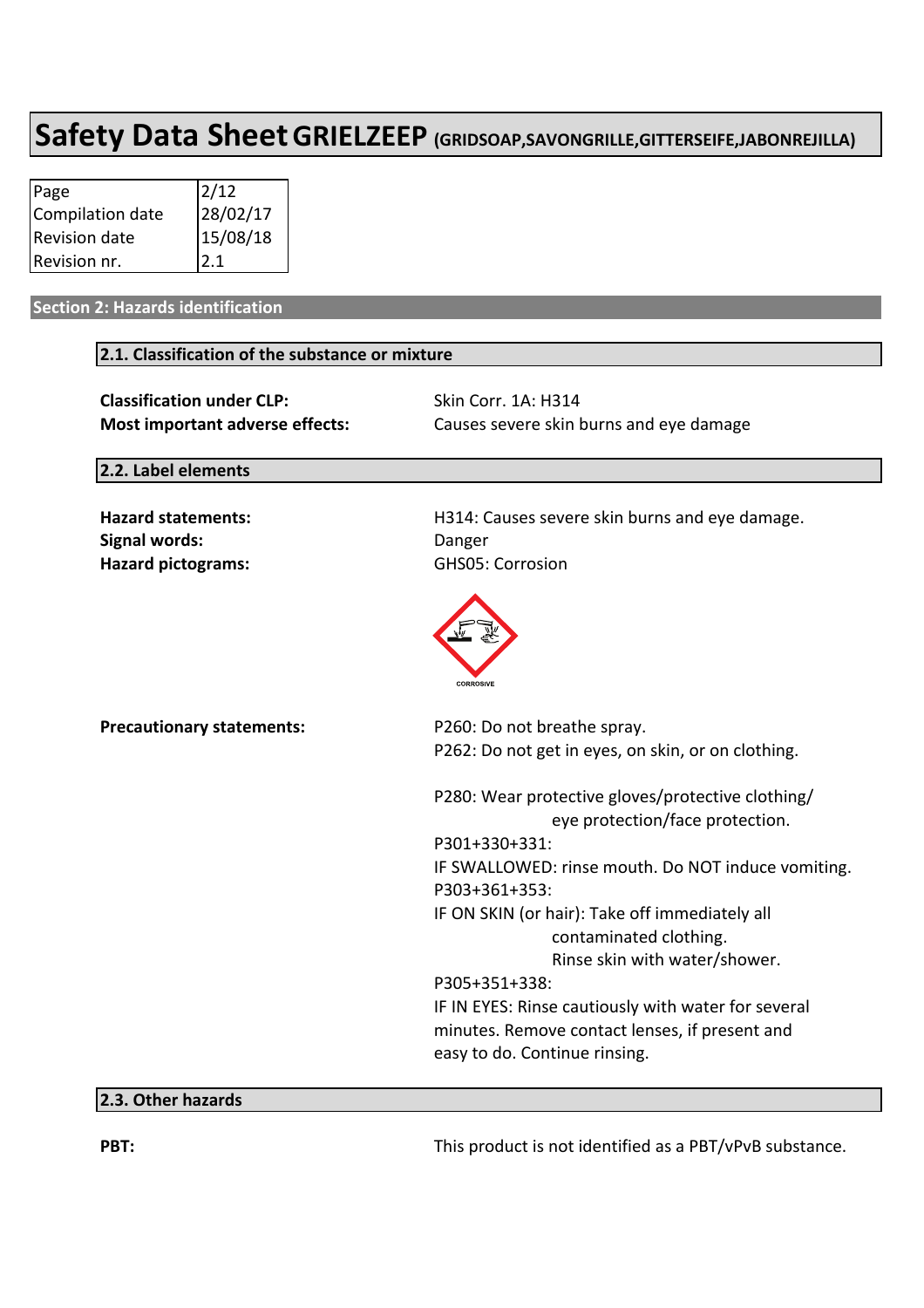| Page             | 3/12                   |
|------------------|------------------------|
| Compilation date |                        |
| Revision date    | $28/02/17$<br>15/08/18 |
| Revision nr.     | 2.1                    |

**Section 3: Composition/information on ingredients** 

#### **3.2. Mixtures**

#### **Hazardous ingredients:**

#### POTASSIUM HYDROXIDE

| <b>EINECS</b>               | ICAS | <b>IPBT / WEL</b> | <b>CLP Classification</b> | IPercent |
|-----------------------------|------|-------------------|---------------------------|----------|
| $ 215-181-3 $ $ 1310-58-3 $ |      |                   | Acute Tox. 4: H302;       | $1 - 5%$ |
|                             |      |                   | Skin Corr. 1A:H314        |          |

#### SODIUM HYDROXIDE

| _____<br>_______<br>215-185-5 | 70 O<br>ה 1<br>. .<br>¬–<br>. | H314<br>$1\Delta$<br>Skin<br>∣∩rr | $1\%$ |
|-------------------------------|-------------------------------|-----------------------------------|-------|
|                               |                               |                                   |       |

#### AMPHOTERIC SURFACTANT

| п. | .சு.⊿ப<br>1684<br>л.<br>. | - ג<br>---<br>skır<br>1 Z<br>.<br>м | $< 1\%$ |
|----|---------------------------|-------------------------------------|---------|
|----|---------------------------|-------------------------------------|---------|

#### **Non-classified ingredients:**

#### NON-IONIC SURFACTANT: - REACH registered number(s): 01-2119488530-36-XXXX

| <b>EINECS</b> | CAS                | <b>PBT</b><br><b>WEL</b> | <b>CLP Classification</b> | IPercent        |
|---------------|--------------------|--------------------------|---------------------------|-----------------|
| 500-220-1     | $ 68515 - 73 - 1 $ |                          | Eye Dam. 1: H318          | <sub>0.1%</sub> |
|               |                    |                          |                           |                 |

#### **Section 4: First aid measures**

#### **4.1. Description of first aid measures**

**Skin contact:** The setting of the Remove all contaminated clothes and footwear immediately unless stuck to skin. Drench the affected skin with running water for 10 minutes or longer if substance is still on skin. Transfer to hospital if there are burns or symptoms of poisoning.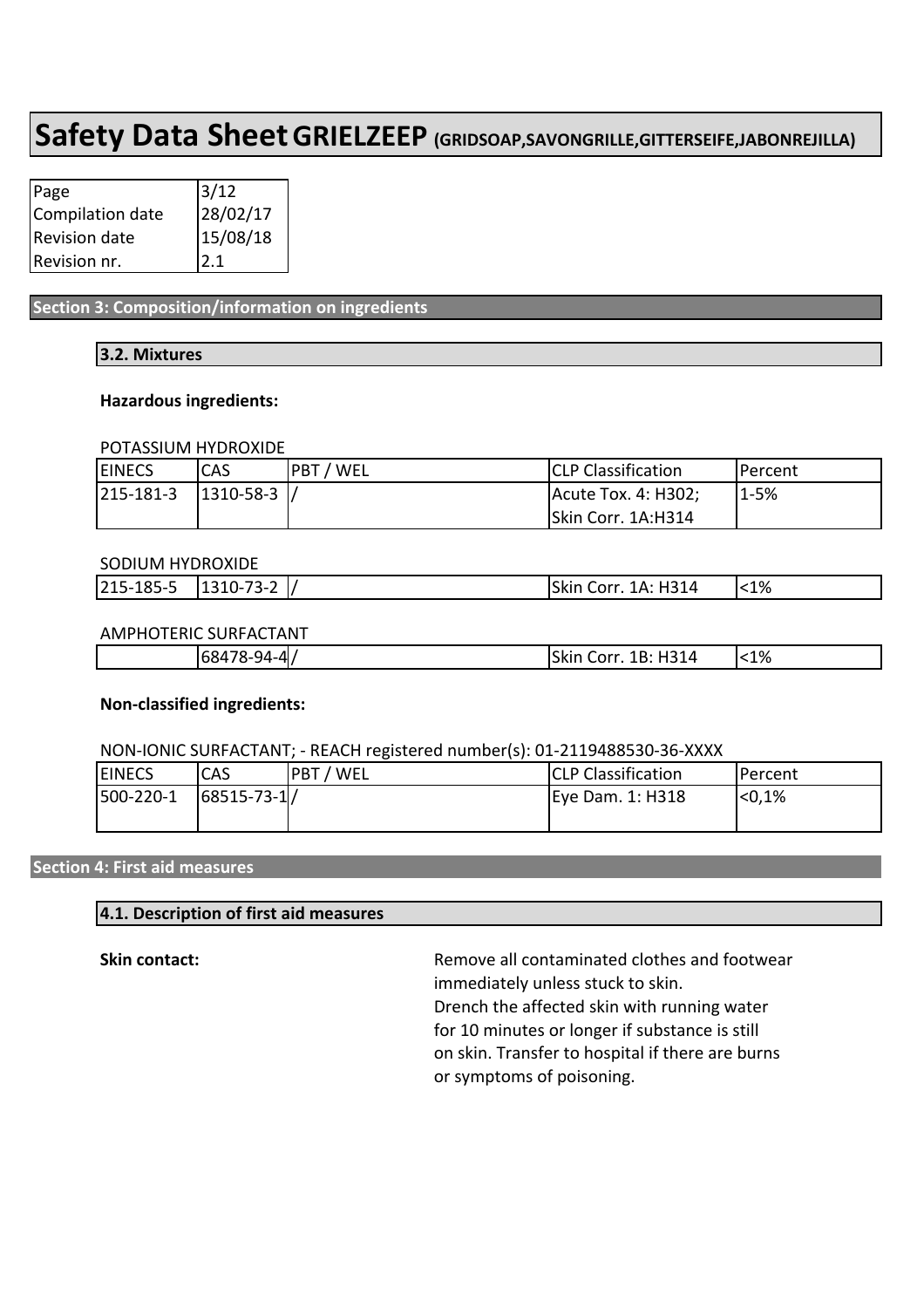| Page             | 4/12     |                                                                                                            |
|------------------|----------|------------------------------------------------------------------------------------------------------------|
| Compilation date | 28/02/17 |                                                                                                            |
| Revision date    | 15/08/18 |                                                                                                            |
| Revision nr.     | 2.1      |                                                                                                            |
| Eye contact:     |          | Bathe the eye with running water for 15 minutes.                                                           |
|                  |          | Transfer to hospital for specialist examination.                                                           |
| Ingestion:       |          | Wash out mouth with water. Do not induce vomiting.                                                         |
|                  |          | Give 1 cup of water to drink every 10 minutes.<br>If unconscious, check for breathing and apply artificial |
|                  |          | respiration if necessary.                                                                                  |
|                  |          | If unconscious and breathing is OK, place in the                                                           |
|                  |          | recovery position. Transfer to hospital as soon                                                            |
|                  |          | as possible.                                                                                               |
| Inhalation:      |          | Remove casualty from exposure ensuring one's                                                               |
|                  |          | own safety whilst doing so. If unconscious and                                                             |
|                  |          | breathing is OK, place in the recovery position.                                                           |
|                  |          | If conscious, ensure the casualty sits or lies down.                                                       |
|                  |          | If breathing becomes bubbly, have the casualty                                                             |
|                  |          | sit and provide oxygen if available.                                                                       |
|                  |          | Transfer to hospital as soon as possible.                                                                  |

#### **4.2. Most important symptoms and effects, both acute and delayed**

| <b>Skin contact:</b> | Blistering may occur. Progressive ulceration will occur<br>if treatment is not immediate.                                                                    |
|----------------------|--------------------------------------------------------------------------------------------------------------------------------------------------------------|
| Eye contact:         | There may be pain and redness. The vision may<br>become blurred.<br>The eyes may water profusely. Corneal burns may<br>occur.<br>May cause permanent damage. |
| Ingestion:           | Corrosive burns may appear around the lips.<br>Blood may be vomited.<br>There may be bleeding from the mouth or nose.                                        |
| Inhalation:          | There may be shortness of breath with a burning<br>sensation in the throat. Exposure may cause<br>coughing or wheezing.                                      |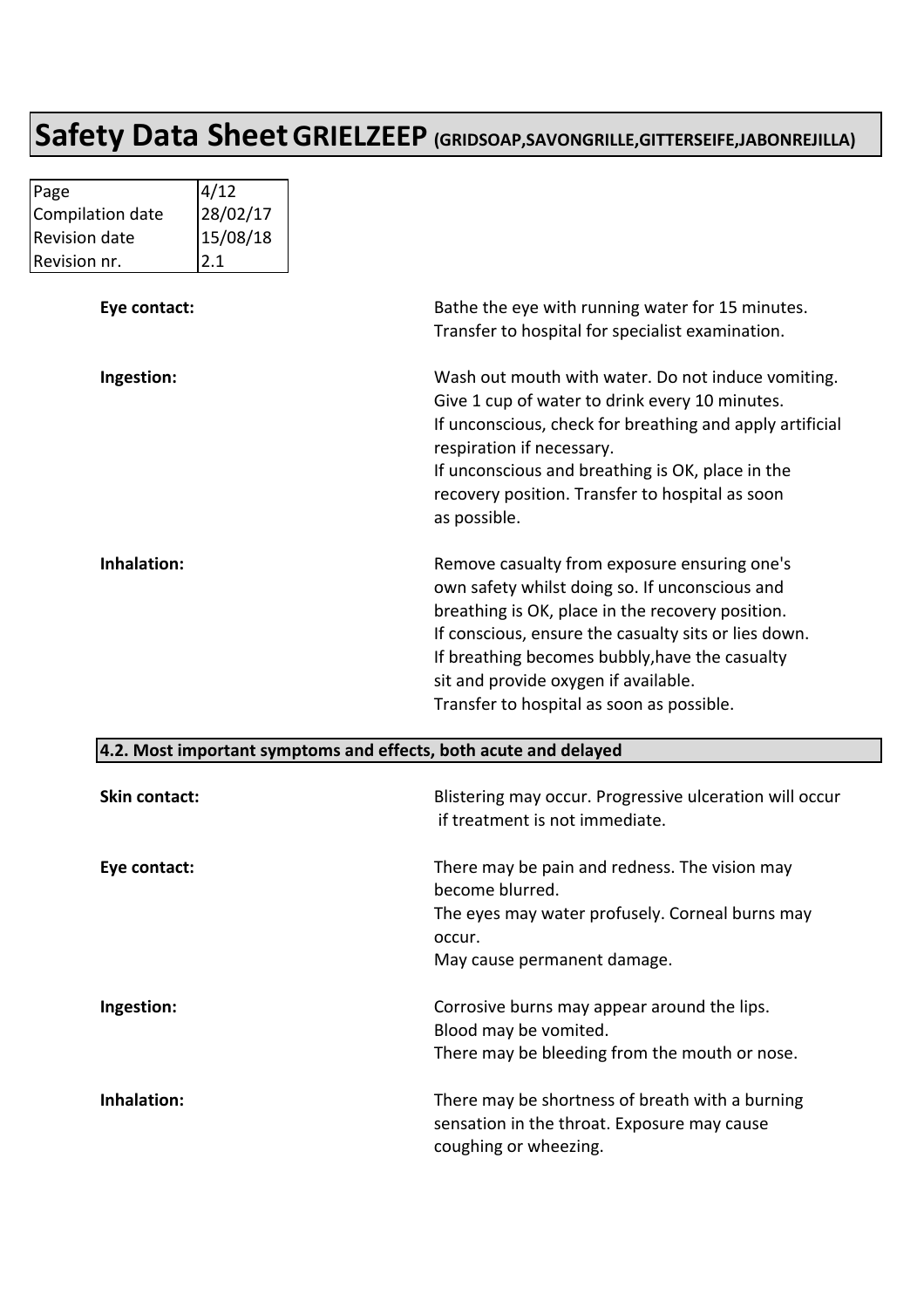| Page             | 5/12                   |
|------------------|------------------------|
| Compilation date |                        |
| Revision date    | $28/02/17$<br>15/08/18 |
| Revision nr.     | 2.1                    |

| Delayed / immediate effects:                               | Immediate effects can be expected after<br>short-term exposure.                                                 |
|------------------------------------------------------------|-----------------------------------------------------------------------------------------------------------------|
|                                                            | 4.3. Indication of any immediate medical attention and special treatment needed                                 |
| Immediate / special treatment:                             | Eye bathing equipment should be available on the<br>premises.                                                   |
| <b>Section 5: Fire-fighting measures</b>                   |                                                                                                                 |
| 5.1. Extinguishing media                                   |                                                                                                                 |
| <b>Extinguishing media:</b>                                | Suitable extinguishing media for the surrounding fire<br>should be used. Use water spray to cool<br>containers. |
| 5.2. Special hazards arising from the substance or mixture |                                                                                                                 |
| <b>Exposure hazards:</b>                                   | Corrosive. In combustion emits toxic fumes                                                                      |
| 5.3. Advice for fire-fighters                              |                                                                                                                 |
| <b>Advice for fire-fighters:</b>                           | Wear self-contained breathing apparatus.<br>Wear protective clothing to prevent contact<br>with skin and eyes.  |

#### **Section 6: Accidental release measures**

#### **6.1. Personal precautions, protective equipment and emergency procedures**

**Personal precautions:** If outside keep bystanders upwind and away from danger point. Mark out the contaminated area with signs and prevent access to unauthorised personnel. Do not attempt to take action without suitable protective clothing - see section 8 of SDS Turn leaking containers leak-side up to prevent the escape of liquid.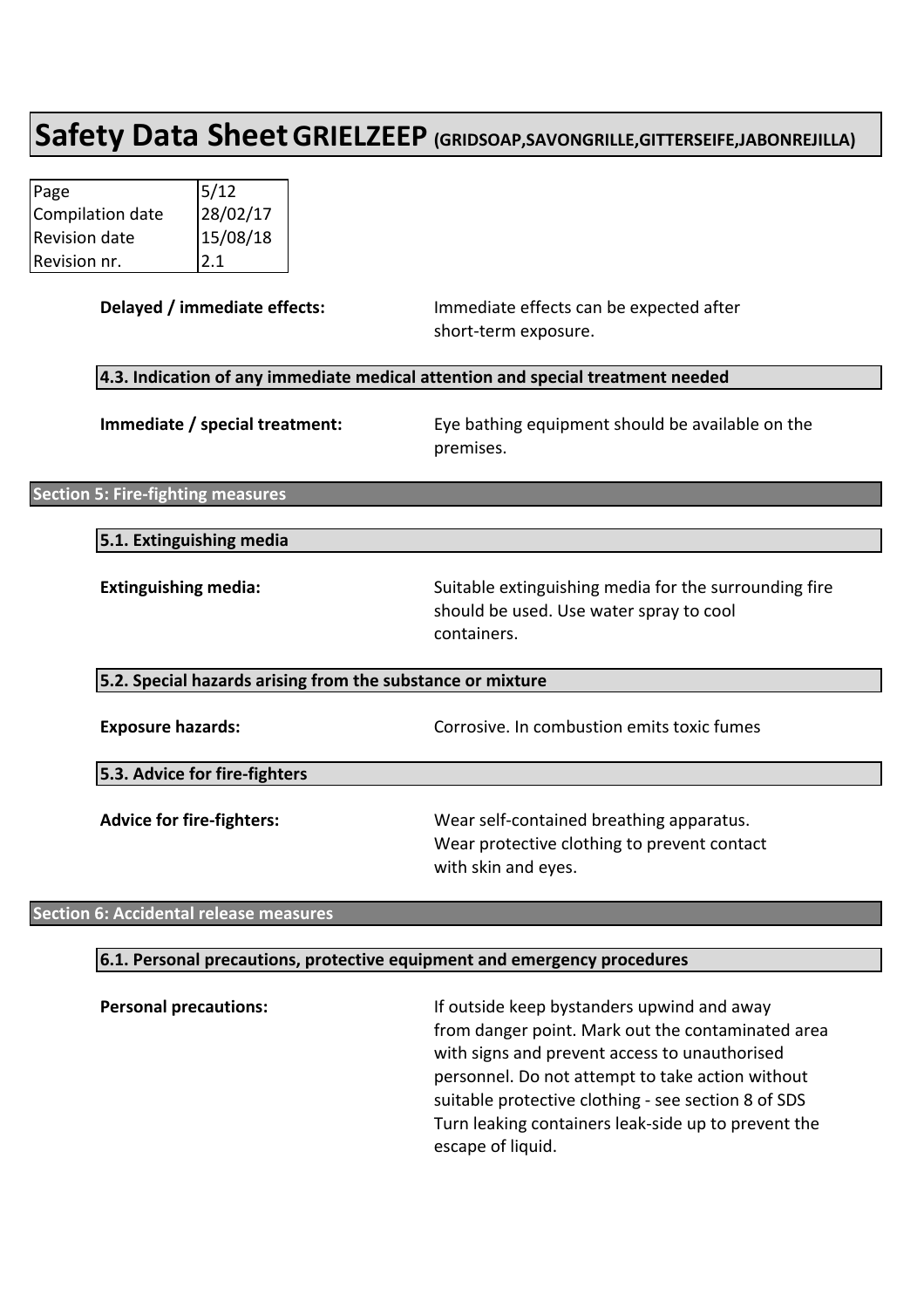| Page             | 6/12                   |
|------------------|------------------------|
| Compilation date |                        |
| Revision date    | $28/02/17$<br>15/08/18 |
| Revision nr.     | 2.1                    |

| 6.2. Environmental precautions                                    |                                                                                                                                                                                                                                                                                              |
|-------------------------------------------------------------------|----------------------------------------------------------------------------------------------------------------------------------------------------------------------------------------------------------------------------------------------------------------------------------------------|
| <b>Environmental precautions:</b>                                 | In bulk packaged form, do not discard into drains,<br>sewers or surface water courses.<br>Contain the spillage using bunding.                                                                                                                                                                |
| 6.3. Methods and material for containment and cleaning up         |                                                                                                                                                                                                                                                                                              |
| <b>Clean-up procedures:</b>                                       | Clean-up should be dealt with only by qualified<br>personnel. familiar with the specific substance.<br>Absorb into dry earth or sand. Transfer to a closable,<br>labelled salvage container for disposal by an<br>appropriate method.<br>Wash the spillage site with large amounts of water. |
| 6.4. Reference to other sections                                  |                                                                                                                                                                                                                                                                                              |
| <b>Reference to other sections:</b>                               | Refer to section 8 of SDS. Refer to section 13 of SDS.                                                                                                                                                                                                                                       |
| <b>Section 7: Handling and storage</b>                            |                                                                                                                                                                                                                                                                                              |
| 7.1. Precautions for safe handling                                |                                                                                                                                                                                                                                                                                              |
| <b>Handling requirements:</b>                                     | Avoid direct contact with the substance. Ensure there<br>is sufficient ventilation of the area.<br>Do not handle in a confined space. Avoid the<br>formation or spread of mists in the air.                                                                                                  |
| 7.2. Conditions for safe storage, including any incompatibilities |                                                                                                                                                                                                                                                                                              |
| <b>Storage conditions:</b>                                        | Store in a cool, well ventilated area, out of frost.<br>Keep container tightly closed.                                                                                                                                                                                                       |
| <b>Suitable packaging:</b>                                        | Must only be kept in original packaging.                                                                                                                                                                                                                                                     |
| 7.3. Specific end use(s)                                          |                                                                                                                                                                                                                                                                                              |
| Specific end use(s):                                              | Heat pump condenser/coil cleaner                                                                                                                                                                                                                                                             |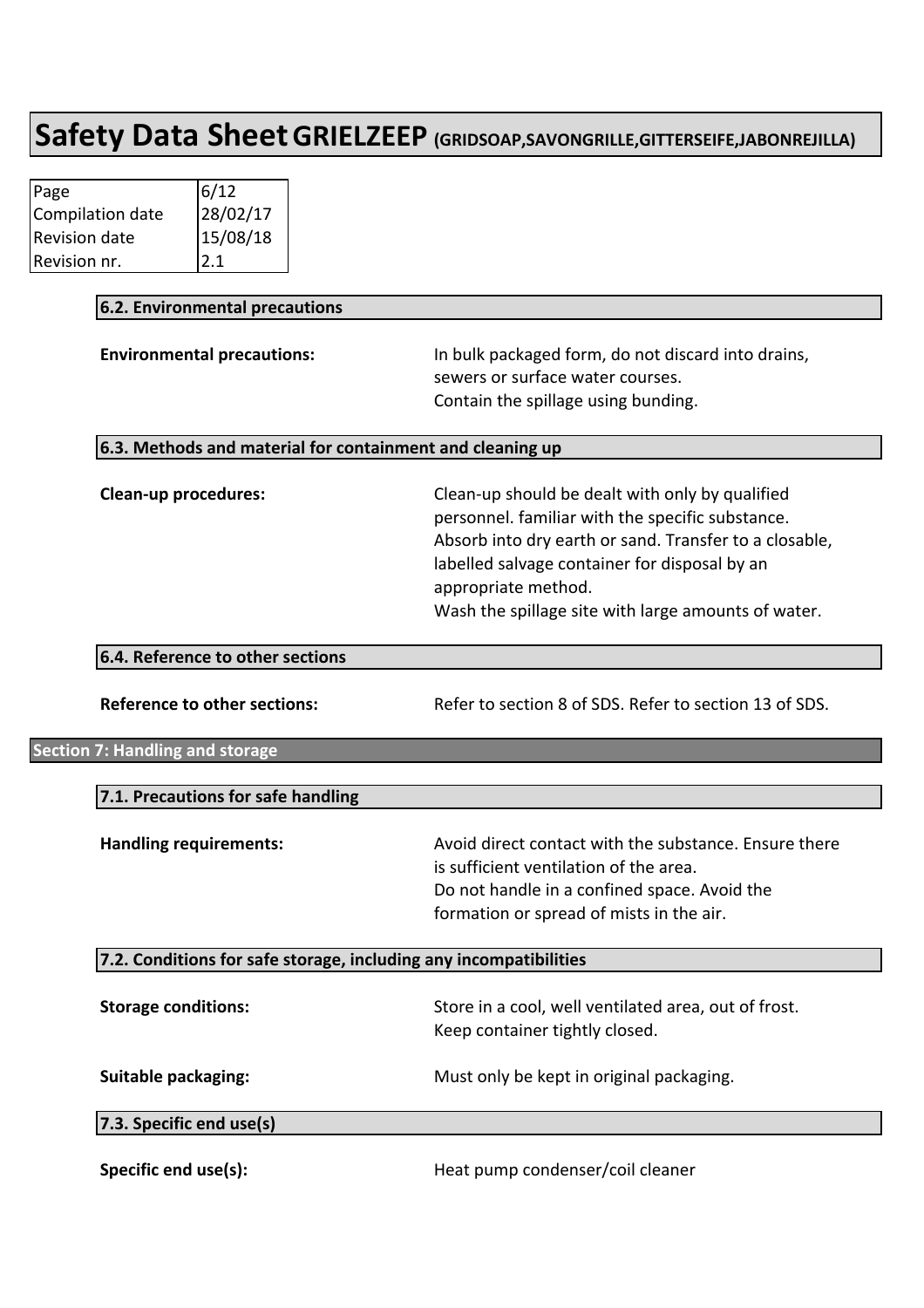| Page             | 7/12                   |
|------------------|------------------------|
| Compilation date |                        |
| Revision date    | $28/02/17$<br>15/08/18 |
| Revision nr.     | 2.1                    |

**Section 8: Exposure controls/personal protection** 

#### **8.1. Control parameters**

#### **Hazardous ingredients:**

#### **POTASSIUM HYDROXIDE**

| Workplace exposure limits:       |              | Respirable dust : |                          |
|----------------------------------|--------------|-------------------|--------------------------|
| State<br>8 hour TWA 15 min. STEL |              | 8 hour TWA        | 15 min. STEL             |
| <b>JUK</b>                       | 2 mg/m3<br>- |                   | $\overline{\phantom{a}}$ |

#### **SODIUM HYDROXIDE**

| UK                             |                                                             | 2 mg/m3                                                        |                                                                                        |                                                                                                         |                                                                                                     |
|--------------------------------|-------------------------------------------------------------|----------------------------------------------------------------|----------------------------------------------------------------------------------------|---------------------------------------------------------------------------------------------------------|-----------------------------------------------------------------------------------------------------|
|                                | <b>DNEL/PNEC Values</b>                                     |                                                                |                                                                                        |                                                                                                         |                                                                                                     |
|                                | DNEL / PNEC :<br>No data available.                         |                                                                |                                                                                        |                                                                                                         |                                                                                                     |
| 8.2. Exposure controls         |                                                             |                                                                |                                                                                        |                                                                                                         |                                                                                                     |
| <b>Engineering measures:</b>   |                                                             |                                                                | section 7 of SDS are in place.                                                         |                                                                                                         | Ensure there is sufficient ventilation of the area.<br>Ensure all engineering measures mentioned in |
| <b>Respiratory protection:</b> |                                                             | emergency.                                                     |                                                                                        | Respiratory protection not required. Self-contained<br>breathing apparatus must be available in case of |                                                                                                     |
| Hand protection:               |                                                             |                                                                | Impermeable gloves.                                                                    |                                                                                                         |                                                                                                     |
| Eye protection:                |                                                             | Tightly fitting safety goggles. Ensure eye bath is to<br>hand. |                                                                                        |                                                                                                         |                                                                                                     |
|                                | Impermeable protective clothing.<br><b>Skin protection:</b> |                                                                |                                                                                        |                                                                                                         |                                                                                                     |
| <b>Environmental:</b>          |                                                             |                                                                | In bulk packaged form, do not discard into drains,<br>sewers or surface water courses. |                                                                                                         |                                                                                                     |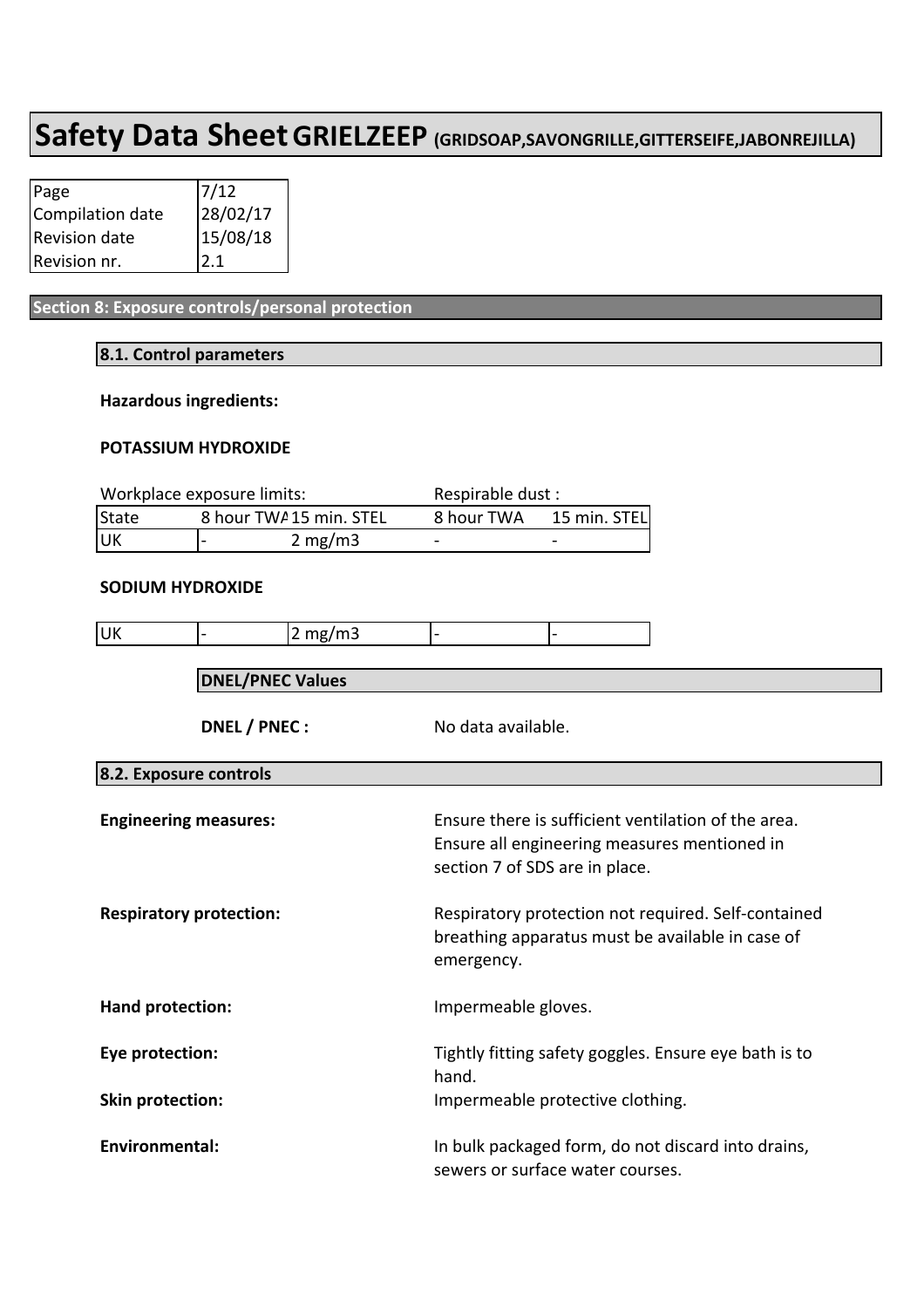| Page             | 8/12                 |
|------------------|----------------------|
| Compilation date | 28/02/17<br>15/08/18 |
| Revision date    |                      |
| Revision nr.     | 2.1                  |

**Secti** 

#### **Section 9: Physical and chemical properties**

| 9.1. Information on basic physical and chemical properties |                                                                                                                                                                        |  |  |
|------------------------------------------------------------|------------------------------------------------------------------------------------------------------------------------------------------------------------------------|--|--|
| State:                                                     | Liquid                                                                                                                                                                 |  |  |
| Colour:                                                    | Transparent, yellowish liquid                                                                                                                                          |  |  |
| Odour:                                                     | Irritating odour                                                                                                                                                       |  |  |
| <b>Evaporation rate:</b>                                   | Slow                                                                                                                                                                   |  |  |
| <b>Solubility in water:</b>                                | Soluble                                                                                                                                                                |  |  |
| pH:                                                        | $>14$                                                                                                                                                                  |  |  |
| 9.2. Other information                                     |                                                                                                                                                                        |  |  |
| <b>Other information:</b>                                  | Not applicable.                                                                                                                                                        |  |  |
| on 10: Stability and reactivity                            |                                                                                                                                                                        |  |  |
| 10.1. Reactivity                                           |                                                                                                                                                                        |  |  |
| <b>Reactivity:</b>                                         | Stable under recommended transport or storage<br>conditions.                                                                                                           |  |  |
| 10.2. Chemical stability                                   |                                                                                                                                                                        |  |  |
| <b>Chemical stability:</b>                                 | Stable under normal conditions.                                                                                                                                        |  |  |
| 10.3. Possibility of hazardous reactions                   |                                                                                                                                                                        |  |  |
| <b>Hazardous reactions:</b>                                | Hazardous reactions will not occur under normal<br>transport or storage conditions.<br>Decomposition may occur on exposure to conditions<br>or materials listed below. |  |  |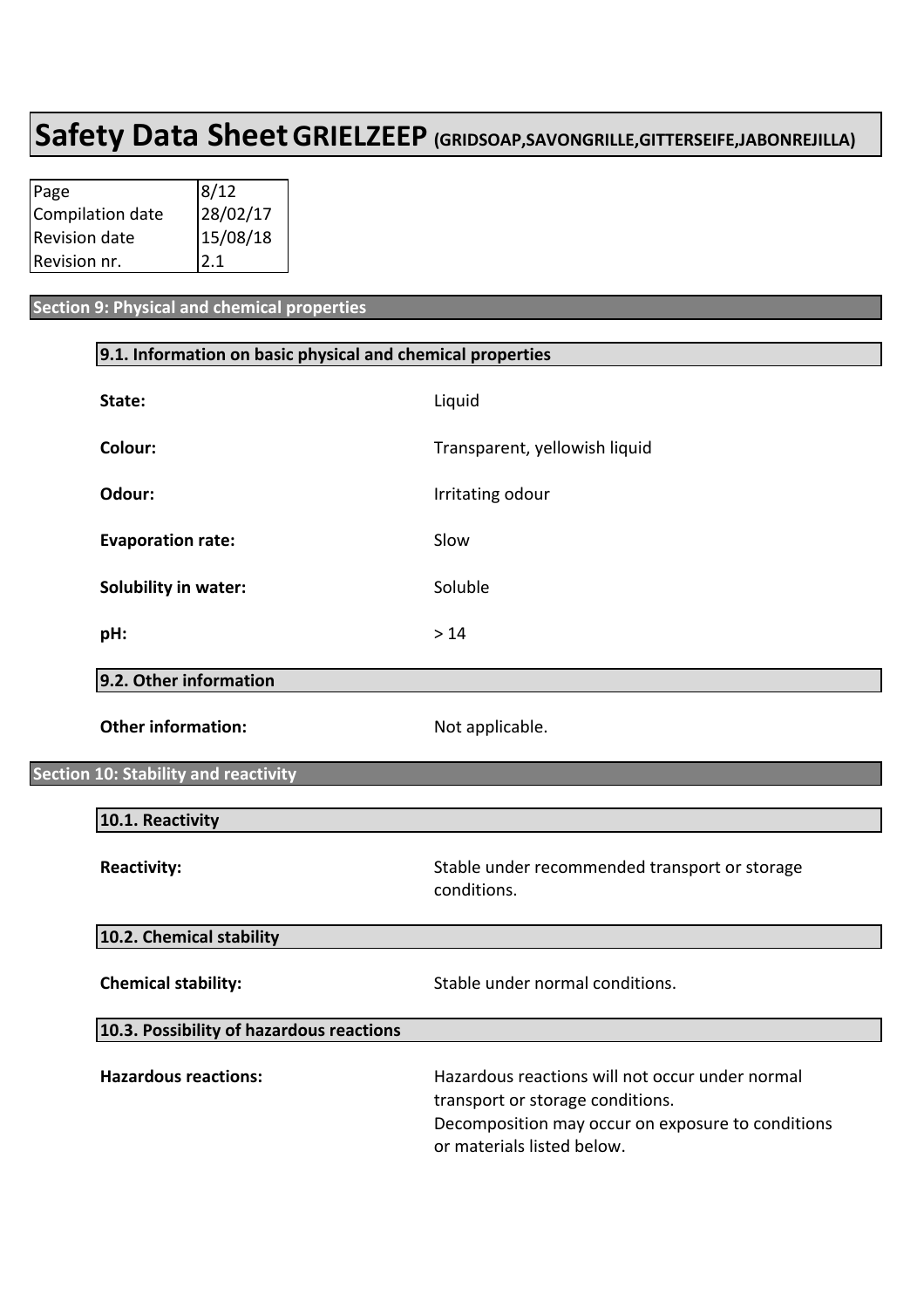| Page             | 9/12                 |
|------------------|----------------------|
| Compilation date | 28/02/17<br>15/08/18 |
| Revision date    |                      |
| Revision nr.     | 2.1                  |

#### **10.4. Conditions to avoid**

**Conditions to avoid:** Heat.

#### **10.5. Incompatible materials**

**Materials to avoid:** Strong oxidising agents. Strong acids.

**10.6. Hazardous decomposition products**

Haz. decomp. products: **In combustion emits toxic fumes.** 

**Section 11: Toxicological information** 

#### **11.1.** Information on toxicological effects

#### **Hazardous ingredients:**

#### **POTASSIUM HYDROXIDE**

| <b>JORI</b><br>. | $\mathbf{r}$<br>D<br>v<br>. . | LUJU | /kø |
|------------------|-------------------------------|------|-----|

#### **SODIUM HYDROXIDE**

| <b>IPR</b>  | <b>MUS</b> | LD50 | $40$ mg/kg            |
|-------------|------------|------|-----------------------|
| <b>IORL</b> | <b>RBT</b> | LDLO | $500 \, \text{mg/kg}$ |

#### **Relevant hazards for substance:**

| lHazard                       | <b>Route</b> | l Basis               |
|-------------------------------|--------------|-----------------------|
| Skin corrosion/irritation     | IDRM         | Hazardous: calculated |
| Serious eye damage/irritation | <b>IOPT</b>  | Hazardous: calculated |

#### **Symptoms / routes of exposure**

| Skin contact: | Blistering may occur. Progressive ulceration will |
|---------------|---------------------------------------------------|
|               | occur if treatment is not immediate.              |
| Eye contact:  | There may be pain and redness. The vision may     |
|               | become blurred. The eyes may water profusely.     |
|               | Corneal burns may occur. May cause permanent      |
|               | damage.                                           |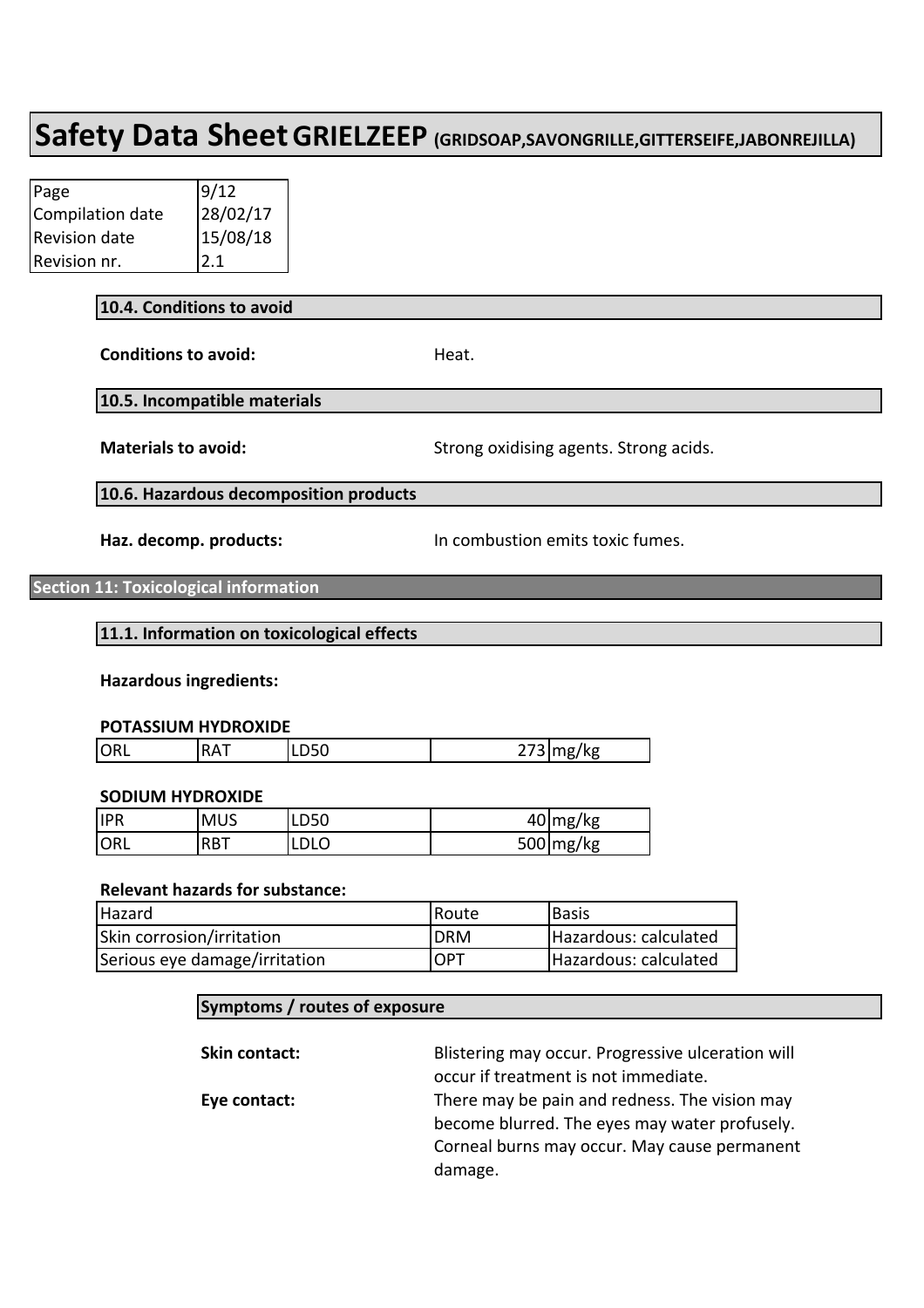| Page                 | 10/12                  |
|----------------------|------------------------|
| Compilation date     |                        |
| <b>Revision date</b> | $28/02/17$<br>15/08/18 |
| Revision nr.         | 2.1                    |

| Ingestion:                   | Corrosive burns may appear around the lips.<br>Blood may be vomited. There may be bleeding |
|------------------------------|--------------------------------------------------------------------------------------------|
|                              | from the mouth or nose.                                                                    |
| Inhalation:                  | There may be shortness of breath with a burning                                            |
|                              | sensation in the throat. Exposure may cause                                                |
|                              | coughing or wheezing.                                                                      |
| Delayed / immediate effects: |                                                                                            |
|                              | Immediate effects can be expected after short-term                                         |
|                              | exposure.                                                                                  |
| <b>Other information:</b>    | Not applicable.                                                                            |

#### **Section 12: Ecological information**

| 12.1. Toxicity                           |                                                                                                                                                                                            |  |
|------------------------------------------|--------------------------------------------------------------------------------------------------------------------------------------------------------------------------------------------|--|
| <b>Ecotoxicity values:</b>               | No data available.                                                                                                                                                                         |  |
| 12.2. Persistence and degradability      |                                                                                                                                                                                            |  |
| Persistence and degradability:           | The biodegradability of the surfactants contained<br>in this product are in accordance with the<br>requirements of the EU Detergent Regulation<br>(EC/648/2004).<br>Readily biodegradable. |  |
| 12.3. Bioaccumulative potential          |                                                                                                                                                                                            |  |
| <b>Bioaccumulative potential:</b>        | No bioaccumulation potential.                                                                                                                                                              |  |
| 12.4. Mobility in soil                   |                                                                                                                                                                                            |  |
| <b>Mobility:</b>                         | Readily absorbed into soil. Soluble in water.                                                                                                                                              |  |
| 12.5. Results of PBT and vPvB assessment |                                                                                                                                                                                            |  |
| <b>PBT</b> identification:               | This product is not identified as a PBT/vPvB substance.                                                                                                                                    |  |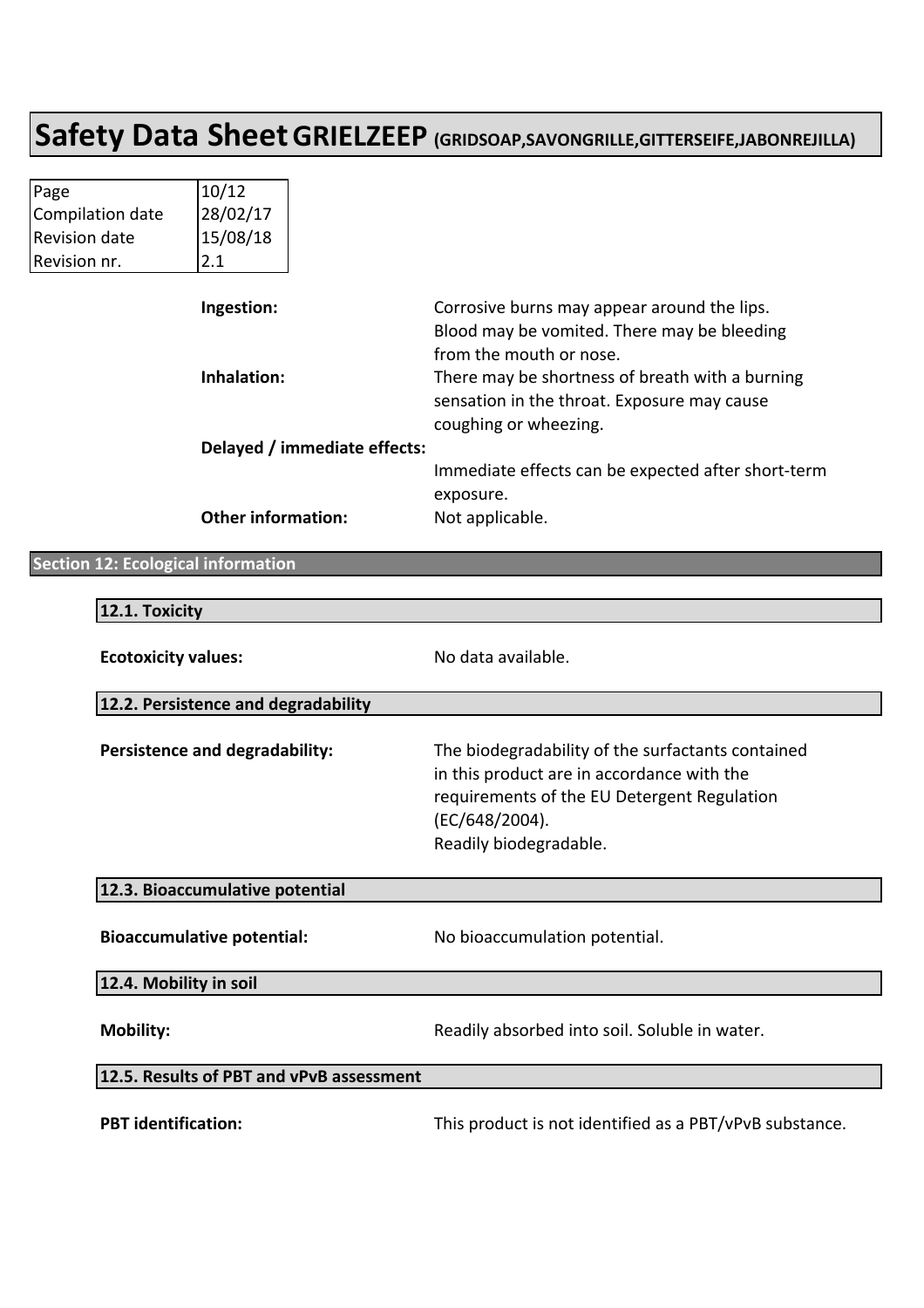| Page             | 11/12                  |
|------------------|------------------------|
| Compilation date |                        |
| Revision date    | $28/02/17$<br>15/08/18 |
| Revision nr.     | 2.1                    |

#### **12.6. Other adverse effects**

| Other adverse effects:                     | Harmful to aquatic organisms.                                                                                                                                                                                                                                                                                                                             |
|--------------------------------------------|-----------------------------------------------------------------------------------------------------------------------------------------------------------------------------------------------------------------------------------------------------------------------------------------------------------------------------------------------------------|
| <b>Section 13: Disposal considerations</b> |                                                                                                                                                                                                                                                                                                                                                           |
|                                            |                                                                                                                                                                                                                                                                                                                                                           |
| 13.1. Waste treatment methods              |                                                                                                                                                                                                                                                                                                                                                           |
| <b>Disposal operations:</b>                | Transfer to a suitable container and arrange<br>for collection by specialised disposal company.<br>Physico-chemical treatment not specified elsewhere<br>in this Annex which results in final compounds<br>or mixtures which are discarded by means of any of<br>the other possible disposal operations<br>(e.g. evaporation, drying, calcination, etc.). |
| <b>Recovery operations:</b>                | Recovery of components used for pollution abatement.                                                                                                                                                                                                                                                                                                      |
| <b>Disposal of packaging:</b>              | Clean with water. Dispose of as normal industrial waste.<br>May be reused following decontamination.                                                                                                                                                                                                                                                      |
| NB:                                        | The user's attention is drawn to the possible<br>existence of regional or national regulations<br>regarding disposal.                                                                                                                                                                                                                                     |

#### **Section 14: Transport information**

**Transport class:** This product does not require a classification for transport.

#### **Section 15: Regulatory information**

#### **15.1. Safety, health and environmental regulations/legislation specific for the substance or mix.**

**Specific regulations:** Regulation (EC) No 1272/2008 of the European Parliament and of the Council of the 16th December 2008 on Classification, labelling and packaging of Substances and Mixtures.